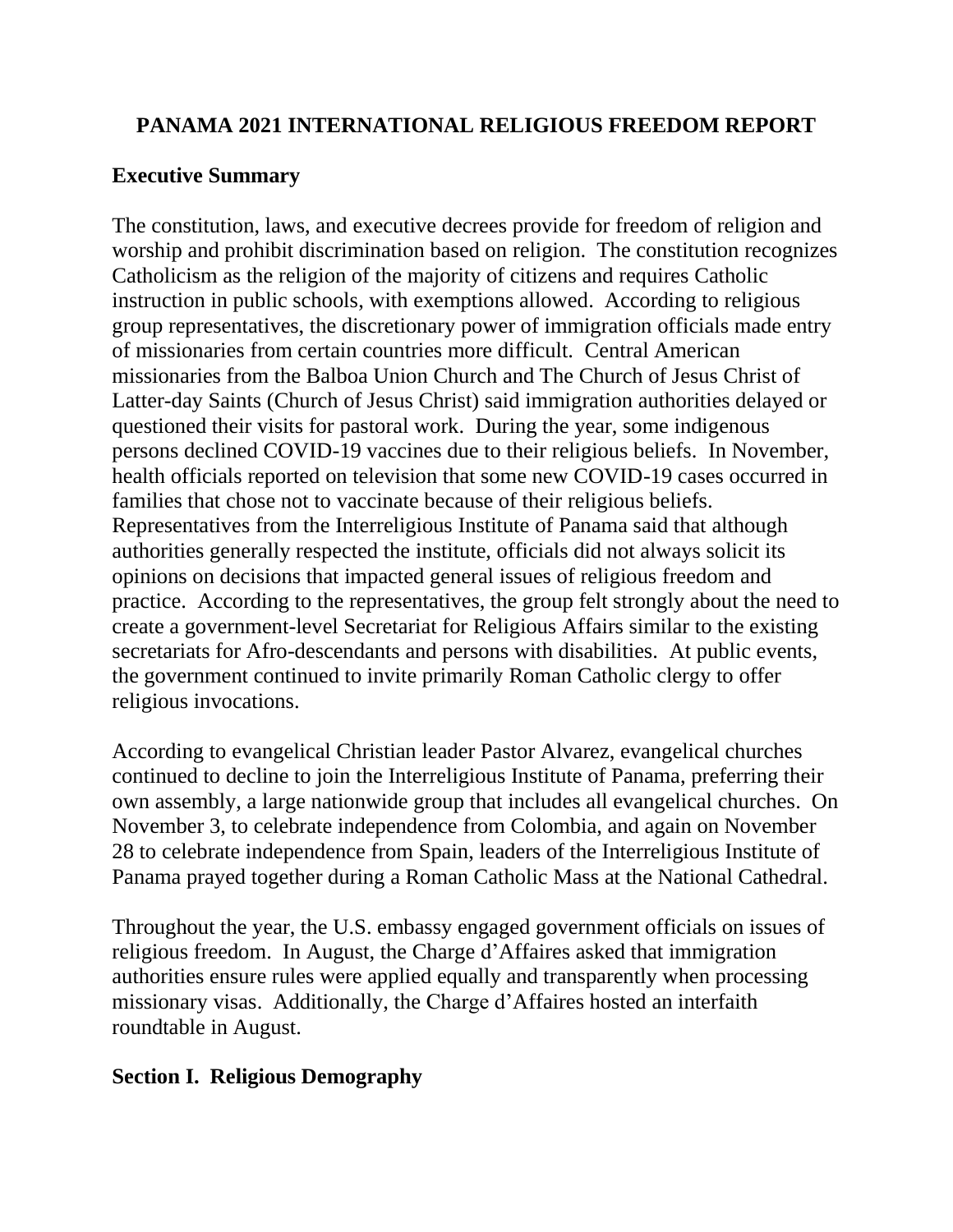The U.S. government estimates the total population at 3.9 million (midyear 2021), with Roman Catholics comprising 49 percent of the population and evangelical Christians 30 percent. Jewish leaders estimate their community at 15,000 members, centered largely in Panama City. According to a Shia Muslim leader, the Muslim community, including Shia and Sunni, numbers approximately 14,000 and is centered primarily in Panama City, Colon, and Penonome, with smaller concentrations in David and Santiago in the western part of the country. Shia Muslims are primarily of Lebanese origin, and Sunni Muslims are primarily of Arab and Pakistani origin. Episcopalian bishops state their community has 11,000 members. The Baha'i community reports between 4,000 and 6,000 members; the Buddhist community 3,000 members; the Methodist Church 1,500 members; and the Lutheran Church 1,000 members. The Rastafarian community increased slightly and is estimated at 1,000 members. Most Rastafarians live in Colon City, Panama City and La Chorrera, but there are members in David, Chiriqui and Bocas Island, Bocas del Toro.

Other religious groups, found primarily in Panama City and other large urban areas, include Seventh-day Adventists, the Church of Jesus Christ, Jehovah's Witnesses, Hindus, and Pentecostals. Baptists and Methodists derive their membership in large part from the African Antillean and expatriate communities. There are also a small number of Babalaos represented by two separate organizations. Babalaos are associated with Cuba's Santeria religion, which is based on Yoruba religious tradition.

Indigenous religions, including Ibeorgun (prevalent among Guna Panamanians), Mama Tata and Mama Chi (prevalent among Ngabe-Bugle Panamanians), and Embera (prevalent among the Embera Panamanians), are found in their respective indigenous communities located throughout the country. Estimating the size of indigenous religious populations remains difficult, but according to indigenous representatives, Mama Tata and Mama Chi practitioners number in the tens of thousands, and Inbeorgun and Embera practitioners likely number in the thousands.

## **Section II. Status of Government Respect for Religious Freedom**

#### **Legal Framework**

The constitution, laws, and executive decrees prohibit discrimination based on religious practices and provide for freedom of religion and worship, provided that "Christian morality and public order" are respected. The constitution recognizes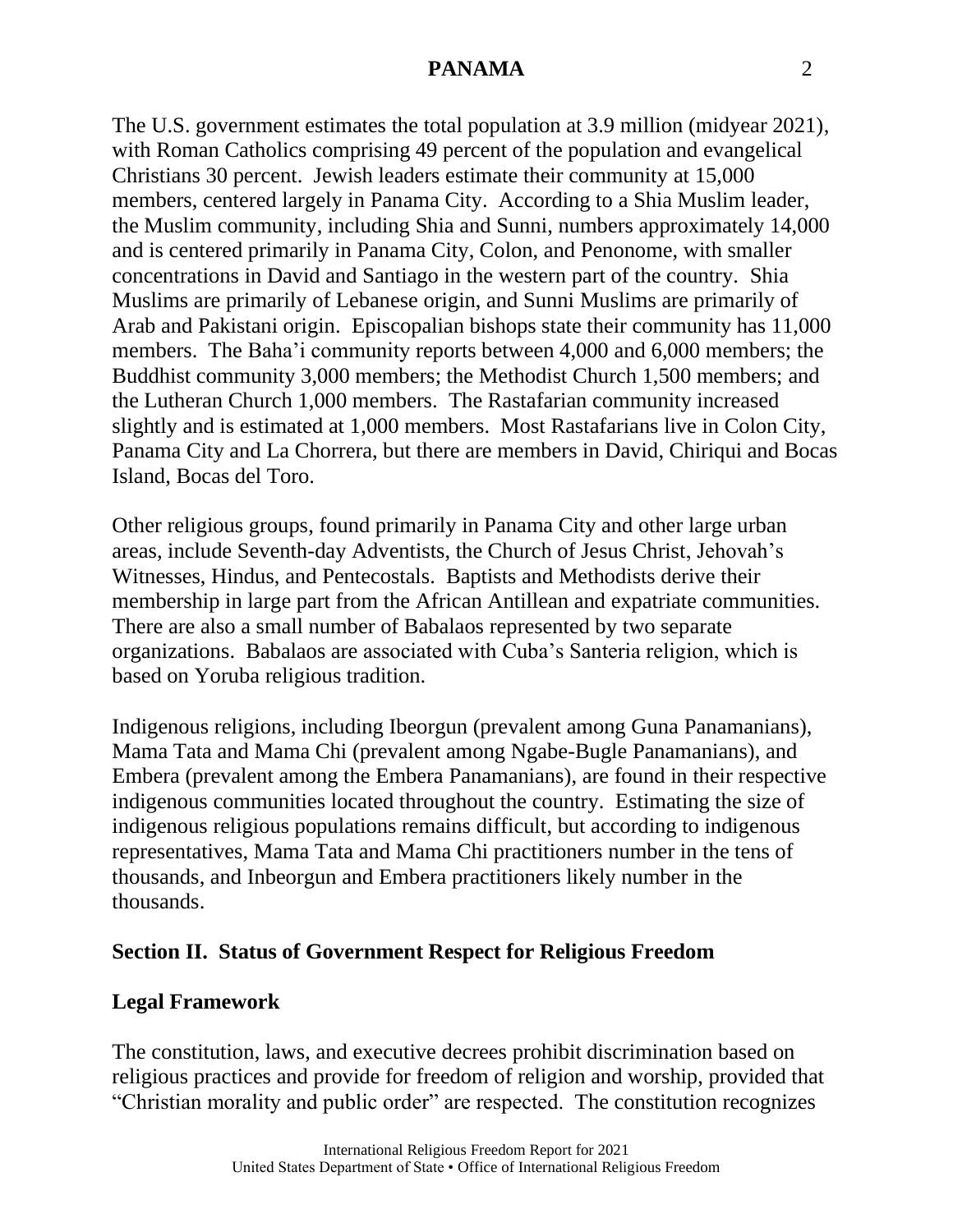Catholicism as the religion of the majority of citizens but does not designate it as the state religion. It limits the public offices clergy and members of religious orders may hold to those related to social assistance, education, and scientific research. It forbids the formation of political parties based on religion.

The constitution grants legal status to religious groups, permitting them to manage and administer their property within the limits prescribed by law. If groups decline to register, they may not apply for grants or subsidies. To register, a group must submit to the Ministry of Government (MOG) a power of attorney, charter, names of its board members (if applicable), a copy of the internal bylaws (if applicable), and a four-balboa (\$4) processing fee. Once the MOG approves the registration, the religious association must record the MOG's resolution in the Public Registry. Registered religious associations must apply to the Directorate of Internal Revenue of the Ministry of Economy and Finance to receive clearance for duty-free imports. The government may allot publicly owned properties to registered religious associations upon approval by the Legislative Tax Committee and the cabinet. The law states that income from religious activities is tax-exempt as long as it is collected through such activities as church and burial services, and charitable events.

Registered religious groups are the Roman Catholic Church, Greek Orthodox Church, Russian Orthodox Church, Episcopal Church, Methodist Church, Evangelical Methodist Church, the Baha'i Faith, Soka Gakkai International (Buddhist), Church of Jesus Christ, Muslim Congregation of Colon, Muslim Congregation of Panama City, Muslim Congregation of Cocle Province, Muslim Congregation of Chiriqui Province, Jewish Kol Shearith Israel Congregation, Jewish Shevet Ahim Congregation, Jewish Beth El Congregation, Baptist Church, Hossana Evangelical Church, Casa de Oracion (house of prayer) Cristiana Evangelical Church, Pentecostal Church, Christ Our Savior Lutheran Church, Crossroads Christian Church, Ministry of the Family Christian Church, Seventhday Adventist Church, and Jehovah's Witnesses. The Rastafarian congregation and the Babalaos have chosen not to register.

By law, indigenous tribes control their own autonomous lands within the country, which are called *comarcas* (literally "counties," but similar to U.S. Native American tribal nations). According to the law, tribal autonomy allows the practice of religion and cultural traditions without interference from the state.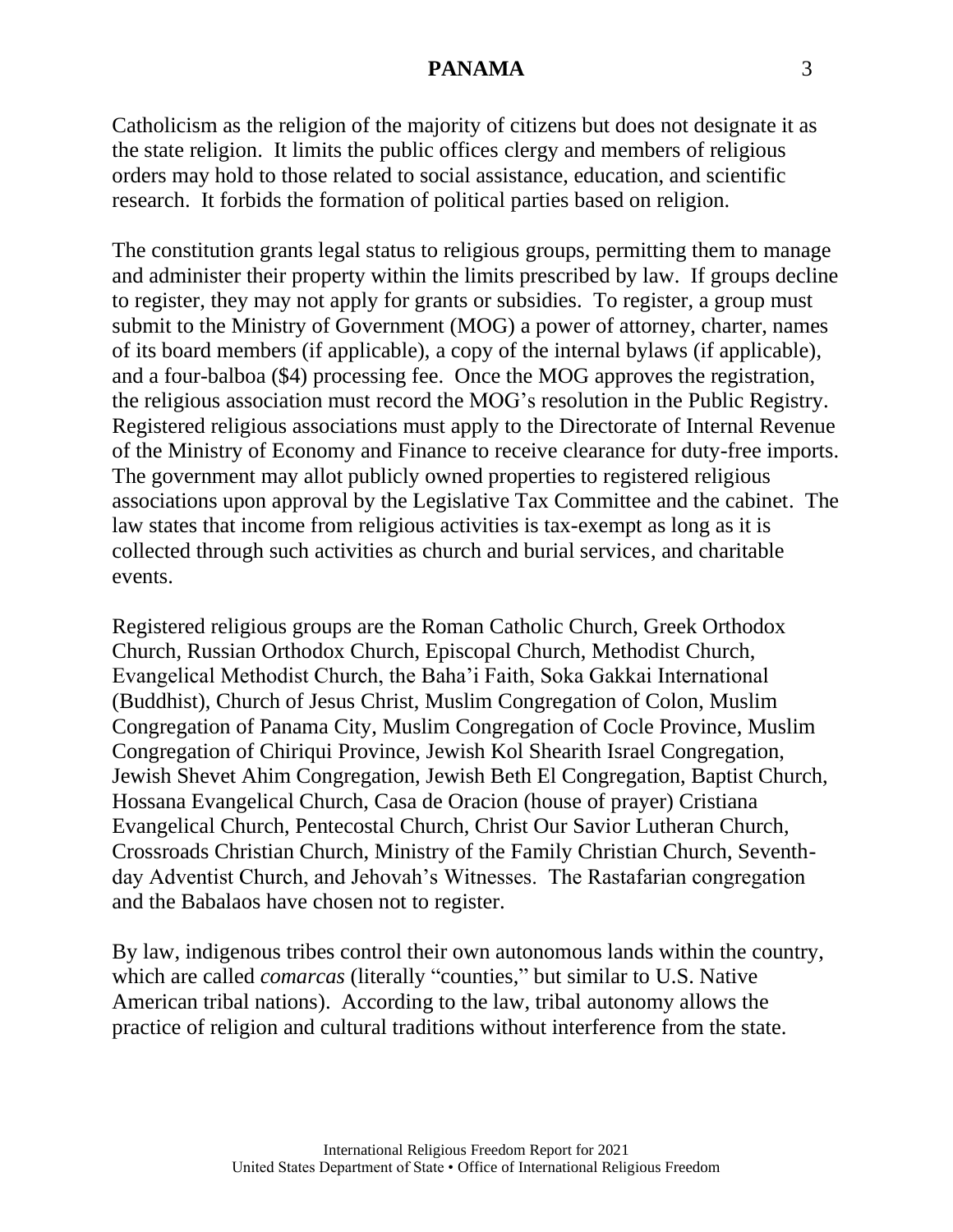The ombudsman mediates disputes but the office's formal recommendations are not binding. The ombudsman may act only if the office receives a formal complaint, or if a complaint is made public through media.

The constitution requires public schools to provide instruction on Catholic teachings. Parents may exempt their children from religious education. The constitution also allows the establishment of private religious schools. Private religious schools may not refuse to enroll a student who is not a member of the religious group sponsoring the school.

Vaccinations are not mandatory for enrollment in school.

Immigration law grants foreign religious workers temporary missionary worker visas that they must renew every two years, for up to a total of six years. Roman Catholic and Orthodox Christian priests and nuns are exempt from the two-year renewal requirement and issued six-year visas, with no limitation other than "respect for Christian morality." Clergy of other religious groups, as well as other religious workers, are also eligible for the special six-year visa but must submit additional documentation with their applications. These additional requirements include a copy of the organization's bylaws, the MOG-issued registration certificate, and a letter from the organization's leader in the country certifying the religious worker will be employed at its place of worship. The application fee is 250 balboas (\$250) for all religious denominations.

The country is a party to the International Covenant on Civil and Political Rights.

## **Government Practices**

According to religious group representatives, the discretionary power of immigration officials made entry of missionaries from certain countries more difficult. During the year, Central American missionaries from the Balboa Union Church and the Church of Jesus Christ said immigration authorities delayed or questioned their visits for pastoral work. Representatives of the Church of Jesus Christ said two young Nicaraguan missionaries experienced mistreatment and officials did not allow entry into the country in July and August, despite government approval of their missionary visas. Representatives stated there was miscommunication between the National Migration Service and its airport immigration officers. These officers eventually allowed the missionaries to enter the country after repeated engagement between church leaders and immigration authorities.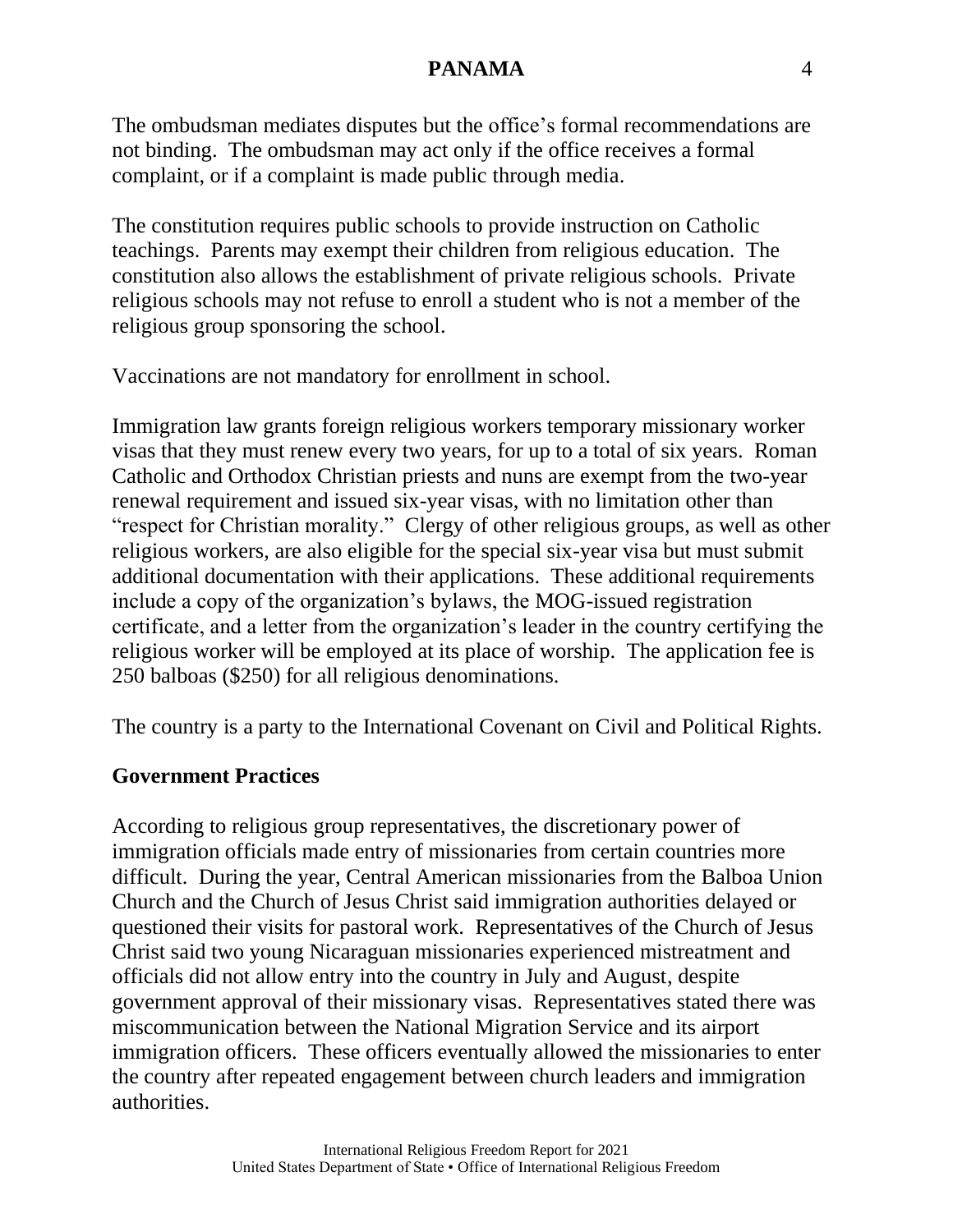Baha'i representatives said they decided to have short-term foreign missionaries enter the country on legal 90-day tourist visas due to the complexity of the religious visa process. Some religious leaders suggested that immigration authorities should better educate their officers and airport agents or create a special unit of officers with expertise in processing missionary visas, to prevent problems arising from officers' abuse of their discretionary authority.

According to a Baha'i representative, during the year Baha'i members encountered administrative difficulties with local and central authorities. Some Baha'is said challenges in resolving such issues resulted from their minority religious status. As an example, they cited informal street vendors who illegally installed kiosks at the entrance of the private road to their temple. The congregation made numerous formal complaints to the local mayor's office about the illegal kiosks, but without successful resolution. By year's end, the mayor's office had taken no action and, according to the Baha'i community, had failed to respond to follow-up telephone calls. The operating concession for a Baha'i radio station in Soloy town in the Ngabe Bugle territory expired during the year, and Baha'i representatives filed for an extension with the Public Services Authority (ASEP), which regulates communications. According to concerned individuals, ASEP officers mistakenly classified their request as a commercial one despite the Baha'is' status as a registered religious denomination with legal standing as a nonprofit organization. At year's end, ASEP had not corrected the file nor extended the concession.

Members of non-Catholic religious groups said the constitution was ambiguous, in that it forbade religious discrimination, yet designated Catholicism as the sole religion taught in public schools.

Some religious leaders, including Jewish, Islamic, and evangelical Christian leaders, opposed inclusion of a question in the next national census (date to be determined) about an individual's religious affiliation. Sources stated that concern about the government mandating a response on religious affiliation and collecting lists of minority religions generally fueled the leaders' opposition. Leaders cited examples of similar opposition in other countries, including the United States. According to Roman Catholic representatives, however, the church did not oppose including the question. Government officials said the government had no plans to include such a question.

During the year, some indigenous persons declined COVID-19 vaccines due to their religious beliefs. In November, health officials reported on television that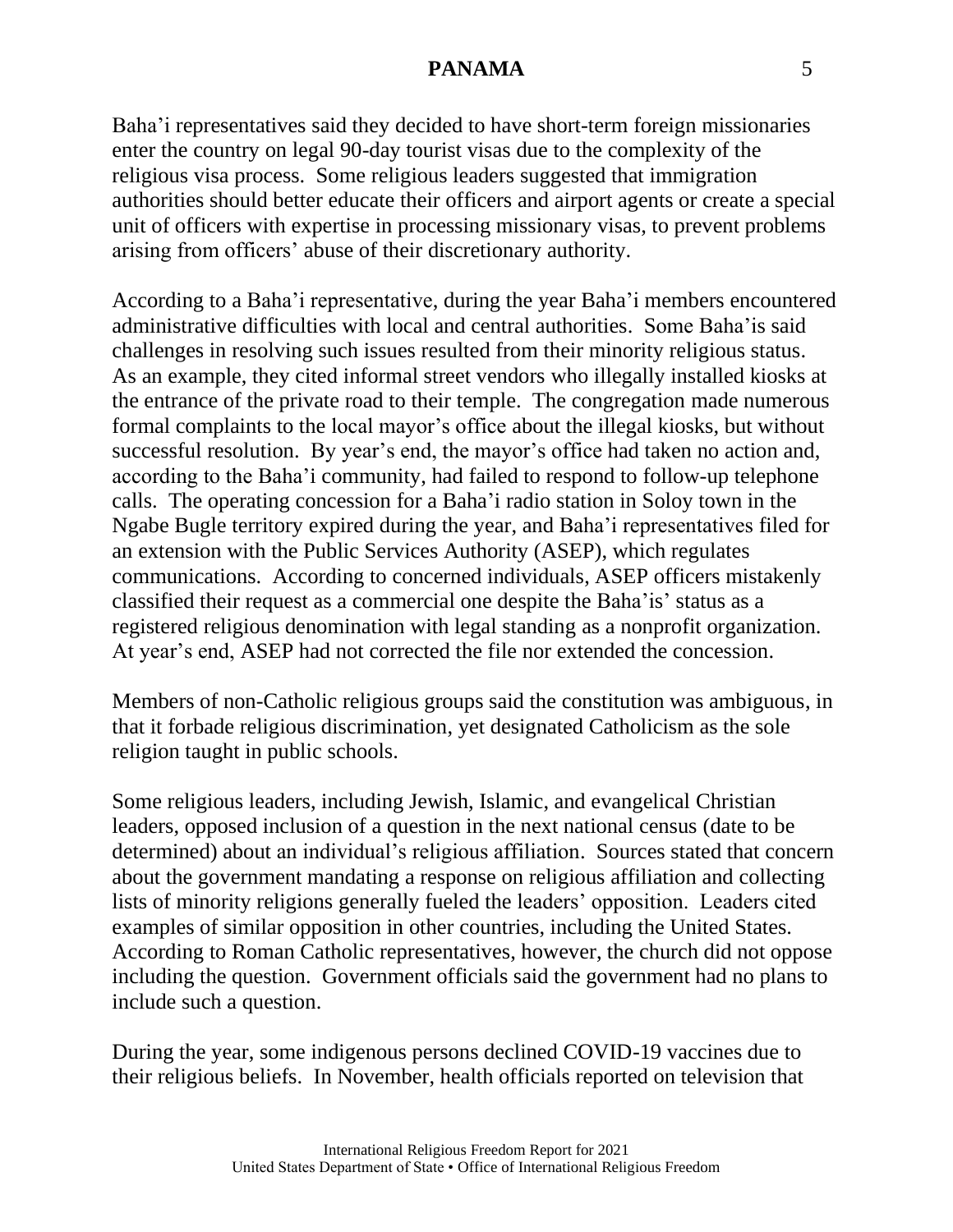some new COVID-19 cases occurred in families that chose not to vaccinate because of their religious beliefs.

Representatives from the Interreligious Institute of Panama said that although authorities generally respected the institute, officials did not always solicit its opinions on decisions that impacted general issues of religious freedom and practice. According to the representatives, the group felt strongly about the need to create a government-level Secretariat for Religious Affairs similar to the existing secretariats for Afro-descendants and persons with disabilities.

At public events, the government continued to invite primarily Roman Catholic clergy to offer religious invocations.

# **Section III. Status of Societal Respect for Religious Freedom**

The Interreligious Institute of Panama, an interfaith committee made up of representatives of Roman Catholic, Greek Orthodox, Russian Orthodox, Episcopal, Methodist, Lutheran, and other Protestant churches, Salvation Army, Colon Islamic Congregation, the Baha'i Faith, Kol Shearith Jewish Congregation, and the Buddhist Soka Gakkai Congregation, continued to meet virtually several times during the year. It met in person for the first time in July. The institute's objectives included providing a coordination mechanism for interfaith activities and promoting mutual respect and appreciation among the various religious groups, as well as sharing best practices for helping their congregations continue to cope with the COVID-19 pandemic. Evangelical Christian leader Pastor Alvarez, evangelical churches continued to decline to join the institute, preferring their own assembly, a large nationwide group that includes all evangelical churches.

On November 3, to celebrate independence from Colombia, and again on November 28 to celebrate independence from Spain, leaders of the Interreligious Institute of Panama prayed together during a Roman Catholic Mass at the National Cathedral.

On November 26, during the official presentation of the "Bicentennial Pact," only members of Roman Catholic clergy led opening prayers. All of these events occurred with governmental officials and members of the diplomatic corps in attendance.

## **Section IV. U.S. Government Policy and Engagement**